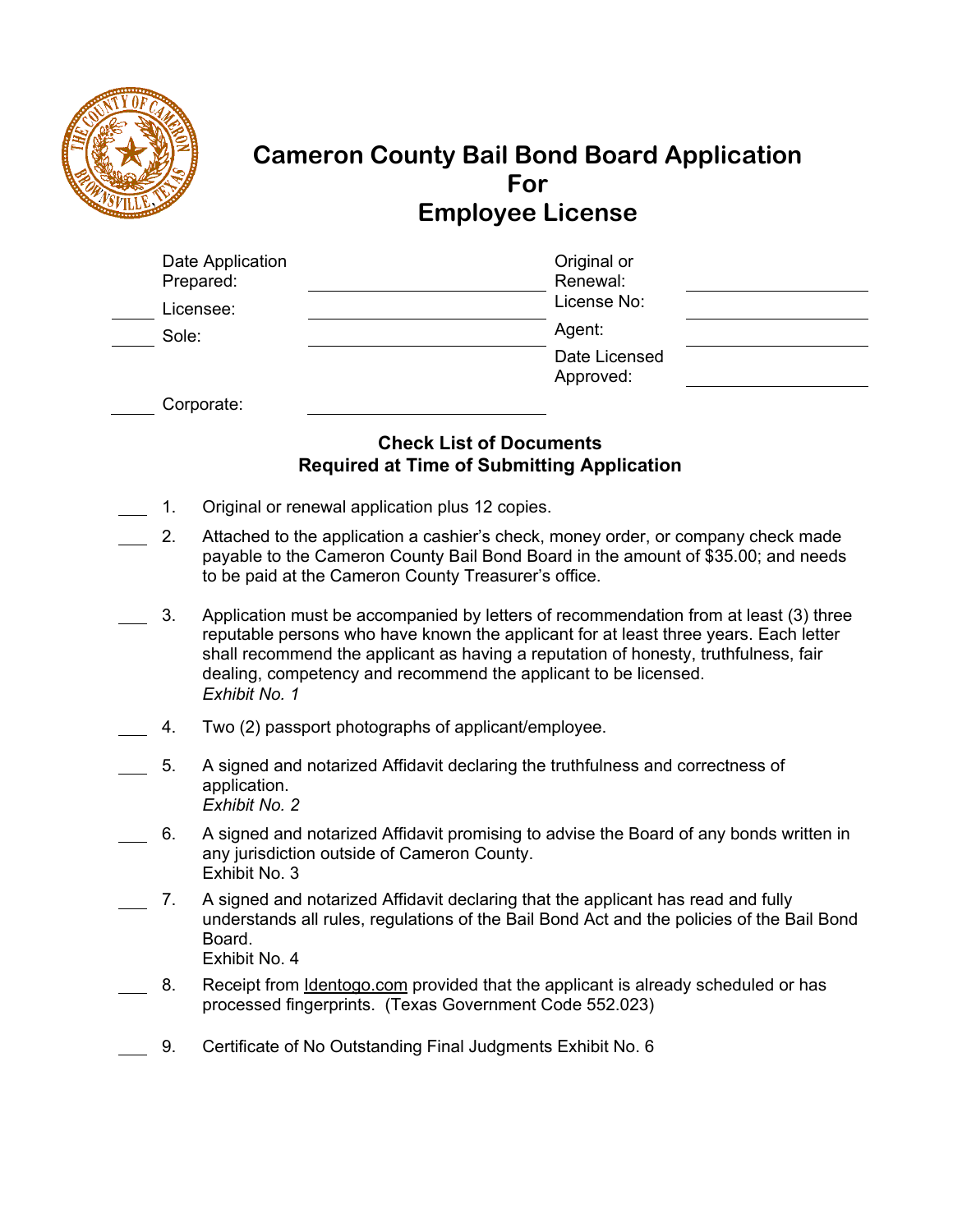

# Cameron County Bail Bond Board APPLICATION FOR "EMPLOYEE'S" LICENSE

|                                                                                                    | Do not write in this space for Office Use Only                                                                                          |                                                                                                                                                                                                                        |                                           |                            |  |  |  |
|----------------------------------------------------------------------------------------------------|-----------------------------------------------------------------------------------------------------------------------------------------|------------------------------------------------------------------------------------------------------------------------------------------------------------------------------------------------------------------------|-------------------------------------------|----------------------------|--|--|--|
| License No.                                                                                        |                                                                                                                                         | Date Received:                                                                                                                                                                                                         |                                           |                            |  |  |  |
|                                                                                                    | Original or Renewal:<br>Date Issued:                                                                                                    |                                                                                                                                                                                                                        | Expires:                                  |                            |  |  |  |
|                                                                                                    | Name                                                                                                                                    |                                                                                                                                                                                                                        |                                           |                            |  |  |  |
|                                                                                                    | Place of Birth                                                                                                                          |                                                                                                                                                                                                                        | Texas Drivers License No. or Texas ID No. |                            |  |  |  |
|                                                                                                    | Home Address:                                                                                                                           |                                                                                                                                                                                                                        |                                           | Home Phone No.             |  |  |  |
|                                                                                                    | City                                                                                                                                    |                                                                                                                                                                                                                        | <b>State</b>                              | Zip Code                   |  |  |  |
| Date D/B/A was filed:<br>D/B/A or name under which the Bonding Company Business will be conducted: |                                                                                                                                         |                                                                                                                                                                                                                        |                                           |                            |  |  |  |
|                                                                                                    | <b>Bail Bond Office Address:</b>                                                                                                        |                                                                                                                                                                                                                        | City, State, Zip Code                     | Bail Bond Office Phone No. |  |  |  |
| $\overline{2}$                                                                                     | Will any other Business be conducted on the same premises as the Bail Bonds Business? If "YES" please provide the following information |                                                                                                                                                                                                                        |                                           |                            |  |  |  |
|                                                                                                    | YES ON <sub>o</sub> O                                                                                                                   |                                                                                                                                                                                                                        |                                           |                            |  |  |  |
|                                                                                                    | <b>Name of Business</b>                                                                                                                 |                                                                                                                                                                                                                        |                                           | <b>Nature of Business</b>  |  |  |  |
|                                                                                                    |                                                                                                                                         |                                                                                                                                                                                                                        |                                           |                            |  |  |  |
| 3                                                                                                  | Do you now hold or have you ever held a Commission or Special Commission with any law enforcement agency.                               |                                                                                                                                                                                                                        |                                           |                            |  |  |  |
|                                                                                                    |                                                                                                                                         |                                                                                                                                                                                                                        |                                           |                            |  |  |  |
|                                                                                                    |                                                                                                                                         |                                                                                                                                                                                                                        |                                           |                            |  |  |  |
|                                                                                                    |                                                                                                                                         | Have you ever been convicted of a felony or misdemeanor offense involving moral turpitude? If "YES" explain giving full details,<br>jurisdiction, state, county, court, charge, date of offense and final disposition. |                                           |                            |  |  |  |
|                                                                                                    | Yes $\overline{O}$ No $\overline{O}$                                                                                                    |                                                                                                                                                                                                                        |                                           |                            |  |  |  |
|                                                                                                    |                                                                                                                                         |                                                                                                                                                                                                                        |                                           |                            |  |  |  |
|                                                                                                    |                                                                                                                                         |                                                                                                                                                                                                                        |                                           |                            |  |  |  |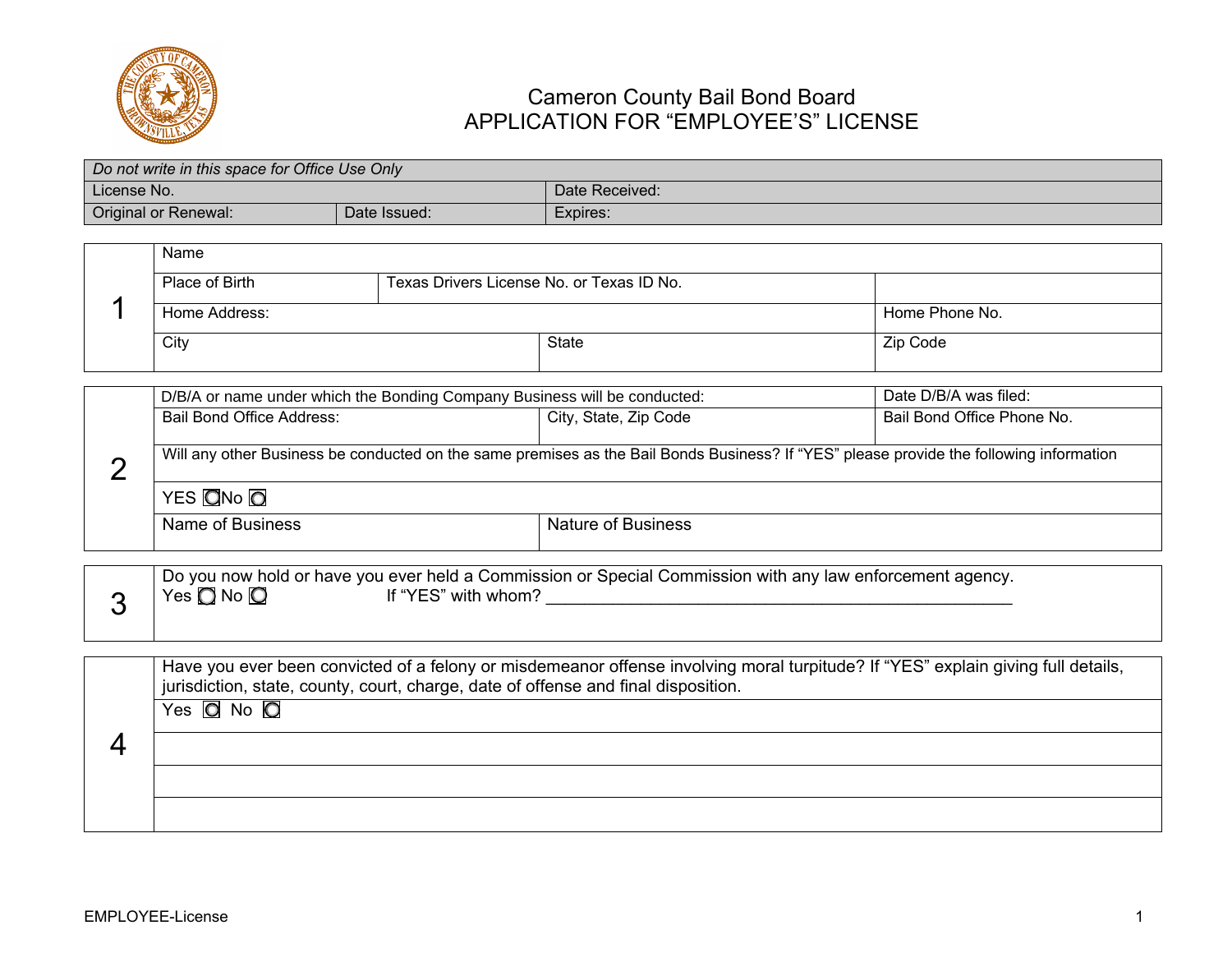| 5 | of business and nature of your connection.<br>$Q$ YES $Q$ NO                                                                                                                                                                                                                                                                                                                                                                 |
|---|------------------------------------------------------------------------------------------------------------------------------------------------------------------------------------------------------------------------------------------------------------------------------------------------------------------------------------------------------------------------------------------------------------------------------|
| 6 | Have you ever been directly or indirectly connected with any organization, in Texas or elsewhere, which had its application for license refused in<br>any Federal, State or Municipal of authority, or which withdrew such application to avoid refusal, or which withdrew such application by request,<br>or which had its license suspended, cancelled or revoked by such authority? If "YES" provide details.<br>OYES ONO |
|   | Have you ever been employed with any other Bonding Companies or State, County, City of Federal Agencies?<br>$Yes \bigcirc$ No $\bigcirc$ If "YES" with whom?<br>Reason for Termination: New York Changes and Changes and Changes and Changes and Changes and Changes and Changes and Changes and Changes and Changes and Changes and Changes and Changes and Changes and Changes and Changes a                               |
| 8 | Have you ever been, or has any organization with which you were associated as an officer, partner, owner, employee or otherwise, been<br>involved in any voluntary bankruptcy, receivership or insolvency proceedings? If "YES" please provide details.<br><b>Q</b> Yes No <b>Q</b>                                                                                                                                          |

Have you ever been directly or indirectly connected with any Bail Bond business, either licensed or unlicensed, in Texas or elsewhere, in the capacity of individual owner, partner, member, officer, director, or employee? If "YES" furnish dates, names of organizations, addresses, types

For the reason of receiving a bail bond identification card, I certify that there are no misrepresentations, omissions or falsifications in the foregoing statements and answers, and that all entries made by my above are true, complete and correct. I do hereby request, and Authorize, this department, any person or persons, each former employer, or any firm or corporation referred to in this application, to give any information or answer all questions asked concerning my ability, work or moral character in connection with this application. I hereby agree and consent that in the event that this application is found to contain any false statement, omission of material information or misrepresentation of any kind, this application my be disapproved without the showing of further cause and without hearing.

\_\_\_\_\_\_\_\_\_\_\_\_\_\_\_\_\_\_\_\_\_\_\_\_\_\_\_\_\_\_\_\_\_\_\_\_\_\_\_\_\_\_\_\_\_\_\_\_\_\_\_\_\_\_\_\_\_\_\_\_\_\_\_\_\_\_\_\_\_\_\_\_\_\_\_\_\_\_\_\_\_\_\_\_\_\_\_\_\_\_\_\_\_\_\_\_\_\_\_\_\_\_\_

Date: \_\_\_\_\_\_\_\_\_\_\_\_\_\_\_\_\_\_\_\_\_\_ Applicant's Signature \_\_\_\_\_\_\_\_\_\_\_\_\_\_\_\_\_\_\_\_\_\_\_\_\_\_\_\_

Typed Name **Law 2008**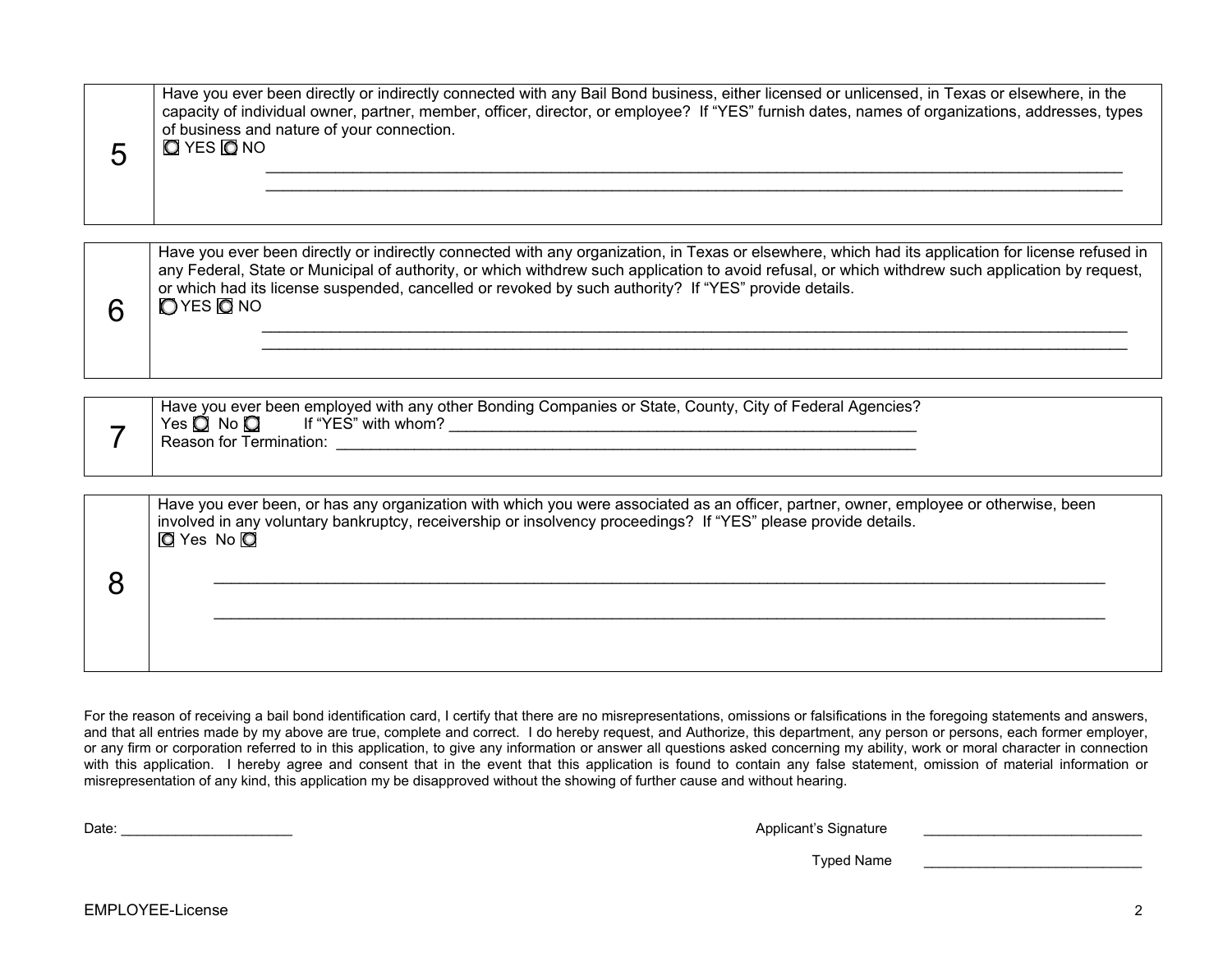#### **LETTER OF REFERENCE**

| To the Cameron County Bail Bond Board Members:                                                                                   |                                                                  |       |        |                                             |
|----------------------------------------------------------------------------------------------------------------------------------|------------------------------------------------------------------|-------|--------|---------------------------------------------|
|                                                                                                                                  |                                                                  |       |        |                                             |
| I (Recommender) printed name have known (Applicant) for at least                                                                 |                                                                  |       |        |                                             |
|                                                                                                                                  |                                                                  |       |        |                                             |
| three years. During this time, I have known (Applicant) as having a as having a set of the set of $\frac{1}{\text{Number of } }$ |                                                                  |       |        |                                             |
| reputation of honesty, truthfulness, fair dealing, and competency.                                                               |                                                                  |       |        |                                             |
| I<br>(Recommender) printed name recommend that the application for a Bail Bond License                                           |                                                                  |       |        |                                             |
|                                                                                                                                  |                                                                  |       |        |                                             |
| I, (Recommender) printed name<br>the applicant's Bail Bond business.                                                             | attest that I am not a relative, nor will I have any interest in |       |        |                                             |
|                                                                                                                                  |                                                                  |       |        | Recommender's signature name                |
|                                                                                                                                  |                                                                  |       |        | Recommender's printed address               |
|                                                                                                                                  |                                                                  | City, | State, | Zip Code                                    |
|                                                                                                                                  |                                                                  |       |        |                                             |
| recommender.                                                                                                                     |                                                                  |       |        |                                             |
|                                                                                                                                  |                                                                  |       |        |                                             |
|                                                                                                                                  |                                                                  |       |        | Notary Public in and for the State of Texas |
|                                                                                                                                  |                                                                  |       |        | My Commission Expires:                      |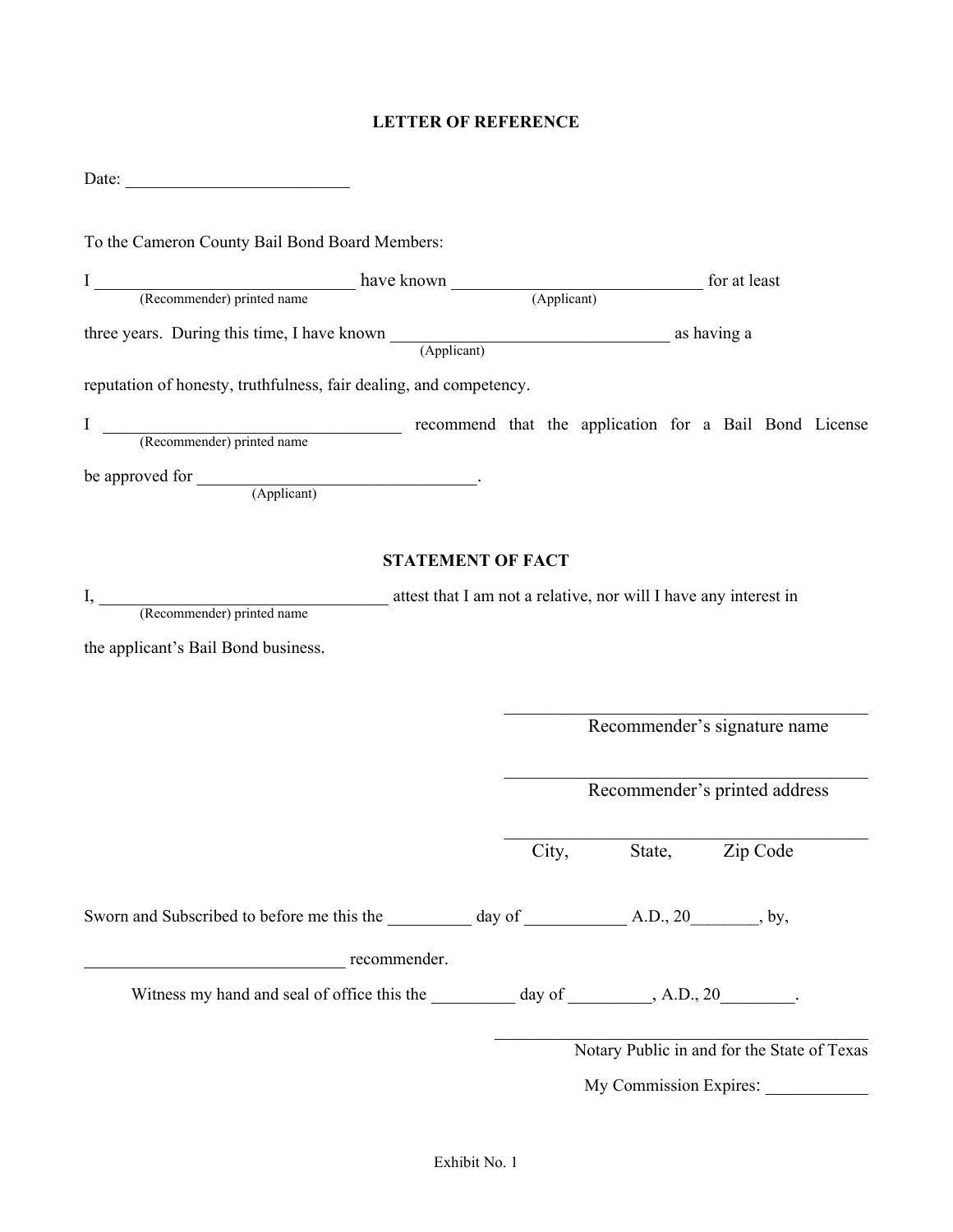# Cameron County Bail Bond Board **AFFIDAVIT**

IN WITNESS WHEREOF the applicant herein named has caused the foregoing application to be executed, this \_\_\_\_\_\_\_\_\_\_\_\_\_ day of \_\_\_\_\_\_\_\_\_, 20\_\_\_, and acknowledges that all statements and supporting schedules made therein are for the purpose of inducing the Cameron County Bail Bond Board to grant said application and that all statements herein contained are true.

Signature of Applicant

State of Texas County of Cameron

The person(s) whose signature(s) appear(s) above, personally appeared before the undersigned, a Notary Public in and for the above named County and State, the day and date stated above, and acknowledged the execution of the set forth, that they are duly authorized to execute the foregoing instrument, and that the statements and representations therein contained are true to the best of their knowledge and belief.

Seal:

 Notary Public in and for Cameron, County State of Texas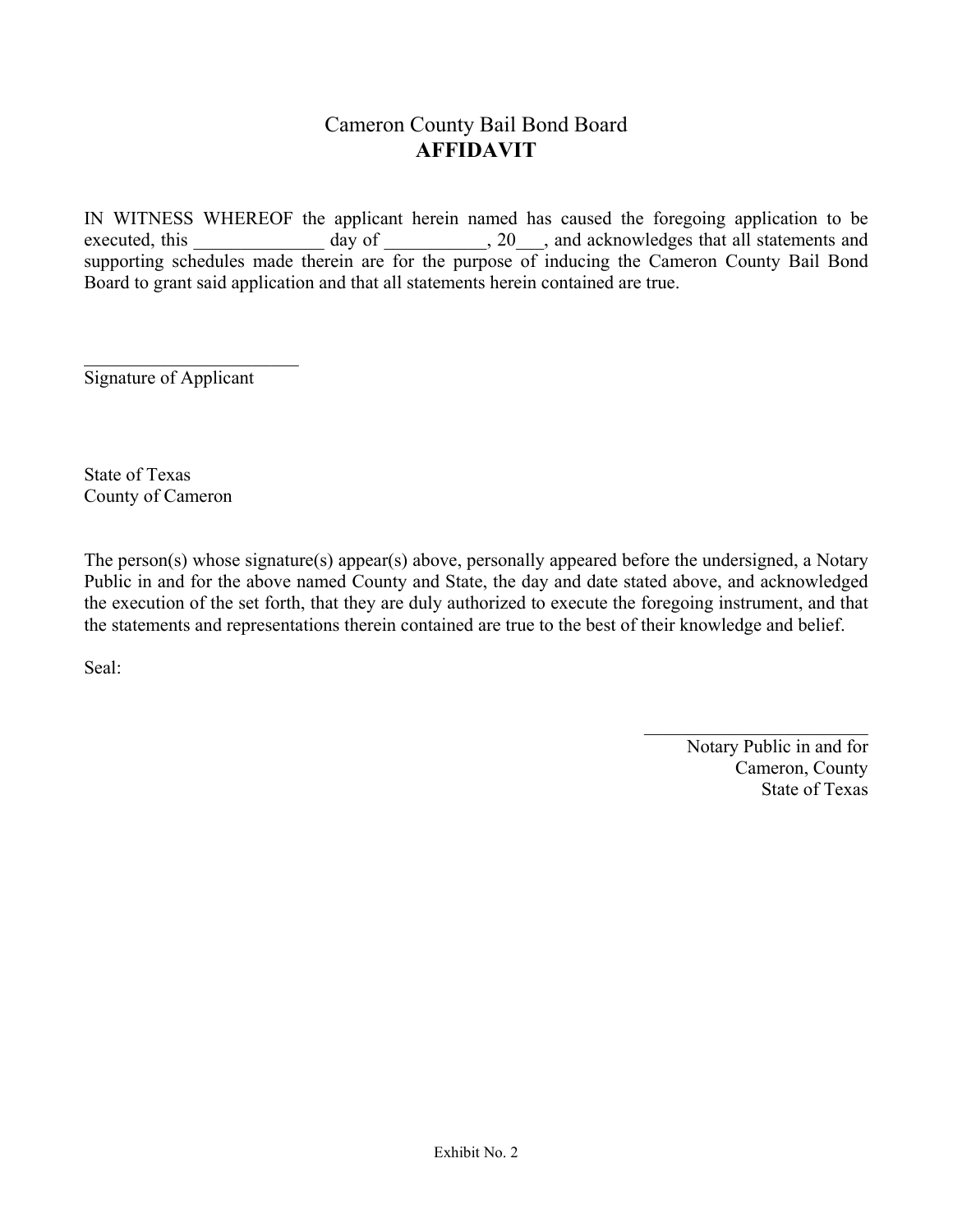#### AFFIDAVIT OF PROMISE TO ADVISE THE BAIL BOND BOARD OF ANY BONDS WRITTEN OUTSIDE OF CAMERON COUNTY

I, sa applicant hereby declare that I will advise the Bail Bond Board Administrator of any bond that I write in any jurisdiction outside of Cameron County, and that bonds written outside Cameron County shall be subtracted from my bail bond security. It will be my responsibility to provide documentation to the Bail Bond Administrator when an out of County case has been dismissed. At that time, the bond amount will be added back to my bail bond security.

Applicant's Signature

Typed Name

Sworn and Subscribed to before me this the day of the state and A.D., 20 and by \_\_\_\_\_\_\_\_\_\_\_\_\_\_\_\_\_\_\_\_\_\_\_\_\_\_\_\_\_\_\_\_\_\_\_, applicant.

Witness my hand and seal of office on this the \_\_\_\_\_day of \_\_\_\_\_\_\_\_\_\_\_\_, 20\_\_\_\_\_.

 Notary Public in and for the State of Texas My Commission Expires: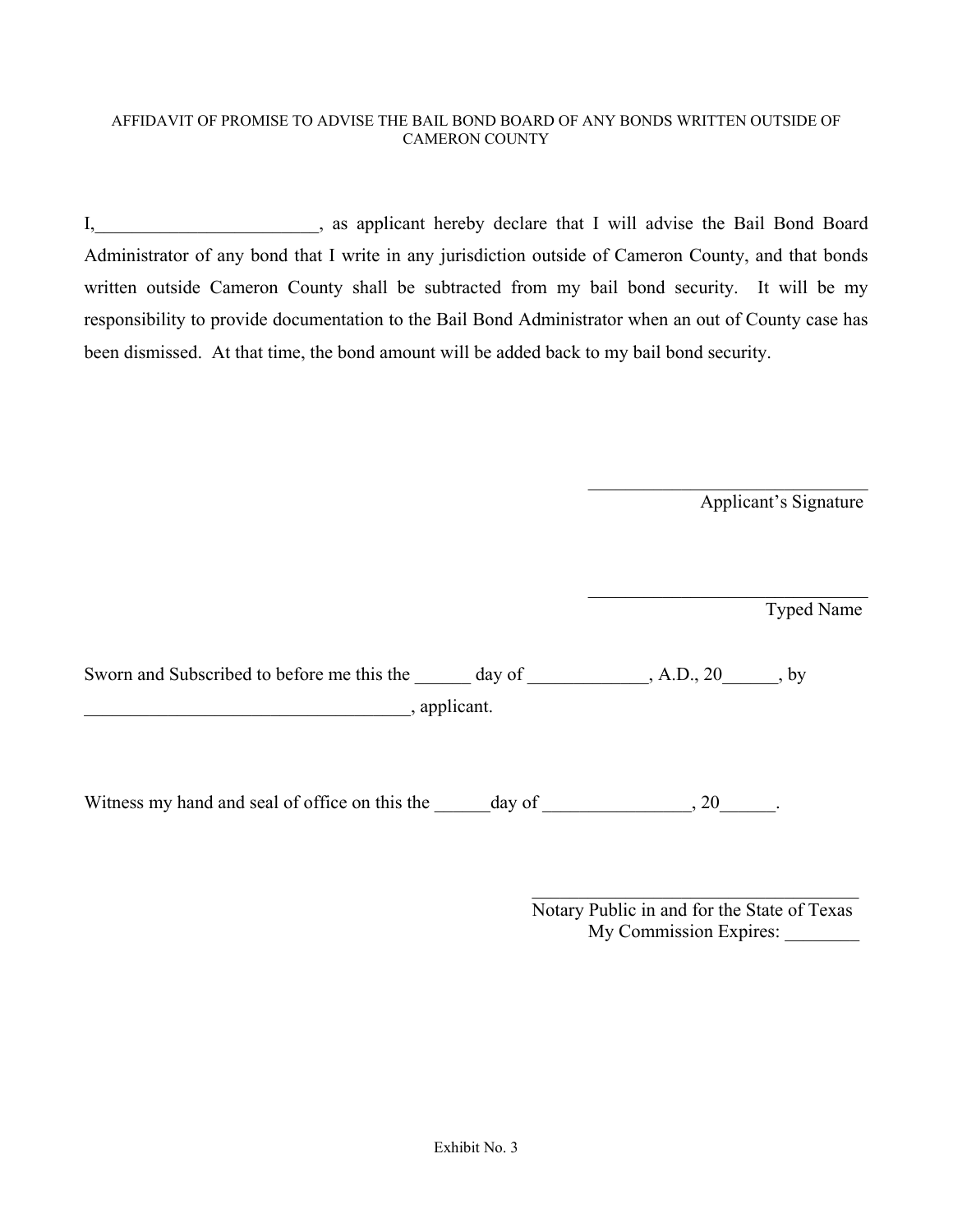#### AFFIDAVIT OF UNDERSTANDING OF RULES AND REGULATIONS OF THE BAIL BOND ACT AND THE CAMERON COUNTY BAIL BOND BOARD POLICIES

I, \_\_\_\_\_\_\_\_\_\_\_\_\_\_\_\_\_\_\_\_\_\_\_\_\_\_\_\_\_\_\_\_, as applicant, hereby declare that I have read and fully understand the Bail Bond Act and Policies of the Cameron County Bail Bond Board.

I understand that each rule, regulation and policy is a condition that I must follow while I am engaging in the Bail Bond business in Cameron County, Texas.

Further, I hereby agree and acknowledge that any violation of any of these rules, regulation and policies will constitute sufficient evidence of insolvency to call for the refusal to accept any further bonds until additional proof of solvency, satisfactory to the Sheriff of Cameron is made.

Applicant

Sworn and Subscribed to before me this the \_\_\_\_ day of \_\_\_\_\_\_\_\_\_, A.D., 20\_\_\_\_,  $\frac{1}{\sqrt{2}}$   $\frac{1}{\sqrt{2}}$   $\frac{1}{\sqrt{2}}$   $\frac{1}{\sqrt{2}}$   $\frac{1}{\sqrt{2}}$   $\frac{1}{\sqrt{2}}$   $\frac{1}{\sqrt{2}}$   $\frac{1}{\sqrt{2}}$   $\frac{1}{\sqrt{2}}$   $\frac{1}{\sqrt{2}}$   $\frac{1}{\sqrt{2}}$   $\frac{1}{\sqrt{2}}$   $\frac{1}{\sqrt{2}}$   $\frac{1}{\sqrt{2}}$   $\frac{1}{\sqrt{2}}$   $\frac{1}{\sqrt{2}}$   $\frac{1}{\sqrt{2}}$ 

Witness my hand and seal of office this the day of , A.D., 20.

 Notary Public and for the State of Texas My Commission Expires: